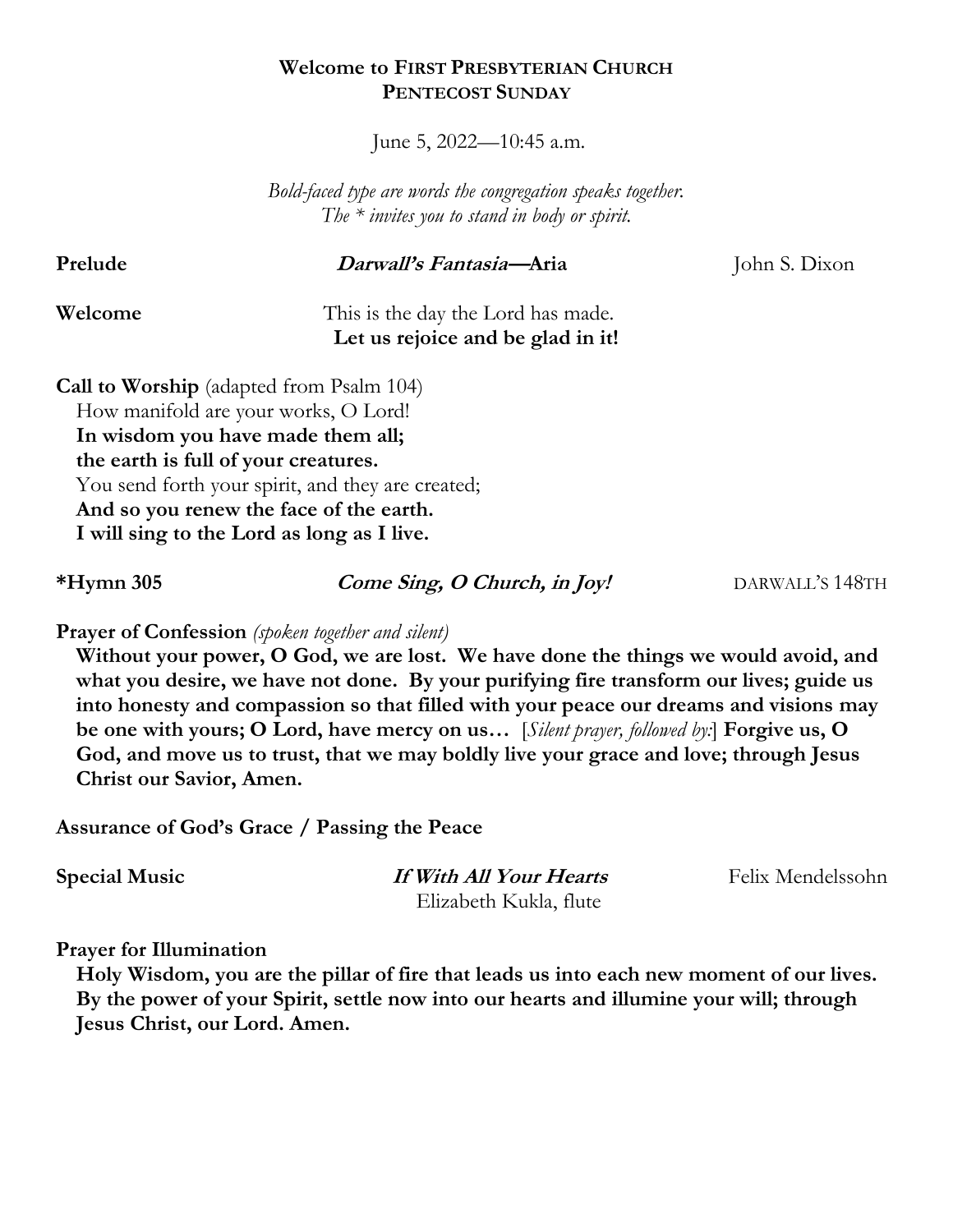## **Listen to the Word:**

## **Psalm 104: 1-4, 24-31**

<sup>1</sup>Bless the LORD, O my soul. O LORD my God, you are very great. You are clothed with honor and majesty, <sup>2</sup>wrapped in light as with a garment. You stretch out the heavens like a tent, <sup>3</sup>you set the beams of your chambers on the waters, you make the clouds your chariot, you ride on the wings of the wind, <sup>4</sup>you make the winds your messengers, fire and flame your ministers.

 $^{24}$ O LORD, how manifold are your works! In wisdom you have made them all; the earth is full of your creatures. <sup>25</sup>Yonder is the sea, great and wide, creeping things innumerable are there, living things both small and great. <sup>26</sup>There go the ships, and Leviathan that you formed to sport in it. <sup>27</sup>These all look to you to give them their food in due season; <sup>28</sup>when you give to them, they gather it up; when you open your hand, they are filled with good things. <sup>29</sup>When you hide your face, they are dismayed; when you take away their breath, they die and return to their dust. <sup>30</sup>When you send forth your spirit, they are created; and you renew the face of the ground. <sup>31</sup>May the glory of the LORD endure forever; may the LORD rejoice in his works.

# **Acts 2:1-13**

When the day of Pentecost had come, they were all together in one place. <sup>2</sup>And suddenly from heaven there came a sound like the rush of a violent wind, and it filled the entire house where they were sitting. <sup>3</sup>Divided tongues, as of fire, appeared among them, and a tongue rested on each of them. <sup>4</sup>All of them were filled with the Holy Spirit and began to speak in other languages, as the Spirit gave them ability.

<sup>5</sup>Now there were devout Jews from every nation under heaven living in Jerusalem. <sup>6</sup>And at this sound the crowd gathered and was bewildered, because each one heard them speaking in the native language of each. <sup>7</sup>Amazed and astonished, they asked, "Are not all these who are speaking Galileans? <sup>8</sup>And how is it that we hear, each of us, in our own native language? <sup>9</sup>Parthians, Medes, Elamites, and residents of Mesopotamia, Judea and Cappadocia, Pontus and Asia, <sup>10</sup>Phrygia and Pamphylia, Egypt and the parts of Libya belonging to Cyrene, and visitors from Rome, both Jews and proselytes, <sup>11</sup>Cretans and Arabs—in our own languages we hear them speaking about God's deeds of power." <sup>12</sup>All were amazed and perplexed, saying to one another, "What does this mean?" <sup>13</sup>But others sneered and said, "They are filled with new wine."

# **Reflection on the Word and Life**:

"Blessed are those who do not lose their sense of wonder"

### **\*Hymn 285** *Like the Murmur of the Dove's Song* **BRIDEGROOM**

# **\*Affirmation of Faith** (excerpt from the Confession of 1967)

**The reconciling work of Jesus was the supreme crisis in the life of humanity. His cross and resurrection become personal crisis and present hope for all people when the gospel is proclaimed and believed. In this experience, the Spirit brings God's forgiveness to humanity, moves them to respond in faith, repentance, and obedience, and initiates the new life in Christ.**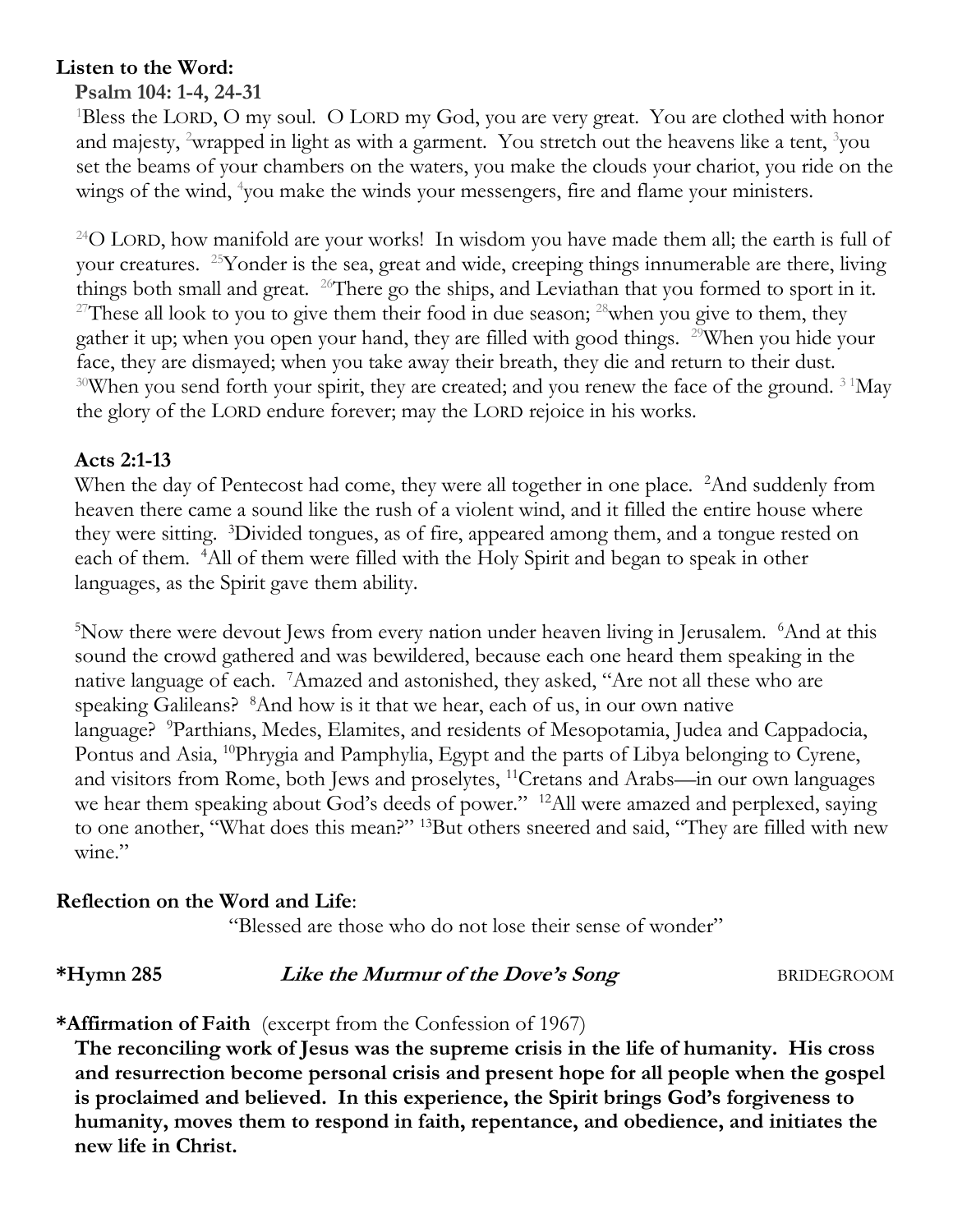**The new life takes shape in a community in which all people know that God loves and accepts them in spite of what they are. They therefore accept themselves and love others, knowing that no one has any ground on which to stand, except God's grace.**

**Offertory Darwall's Fantasia—Intermezzo** John S. Dixon

*You can make an online donation to the mission and ministry of FPC Boise at www.fpcboise.org/donate or by mailing cash or check to the church office.* 

**\*Doxology** OLD HUNDREDTH

**Praise God from whom all blessings flow; Praise God, all creatures here below; Praise God for all that love has done; Creator, Christ, and Spirit, One. Amen.** 

**The Sacrament of Holy Communion**

 **Invitation to the Table**

 **Communion Prayer and Lord's Prayer (traditional)**

**Our Father who art in heaven, hallowed be thy name. Thy kingdom come, thy will be done, on earth as it is in heaven. Give us this day our daily bread, and forgive us our debts, as we forgive our debtors; and lead us not into temptation, but deliver us from evil. For thine is the kingdom and the power and the glory, forever. Amen.**

 **Words of Institution / Sharing the Bread and Cup**

 **Prayer of Dedication**

**\*Hymn 289 On Pentecost They Gathered** MUNICH **\*Charge and Benediction \*Response** *We Are One in the Spirit* **BY OUR LOVE** 

> *We are one in the Spirit; we are one in the Lord; we are one in the Spirit; we are one in the Lord, and we pray that all unity may one day be restored: And they'll know we are Christians by our love, by our love; yes, they'll know we are Christians by our love.*

**Postlude Darwall's Fantasia—Praeludium and Toccata** J. Dixon